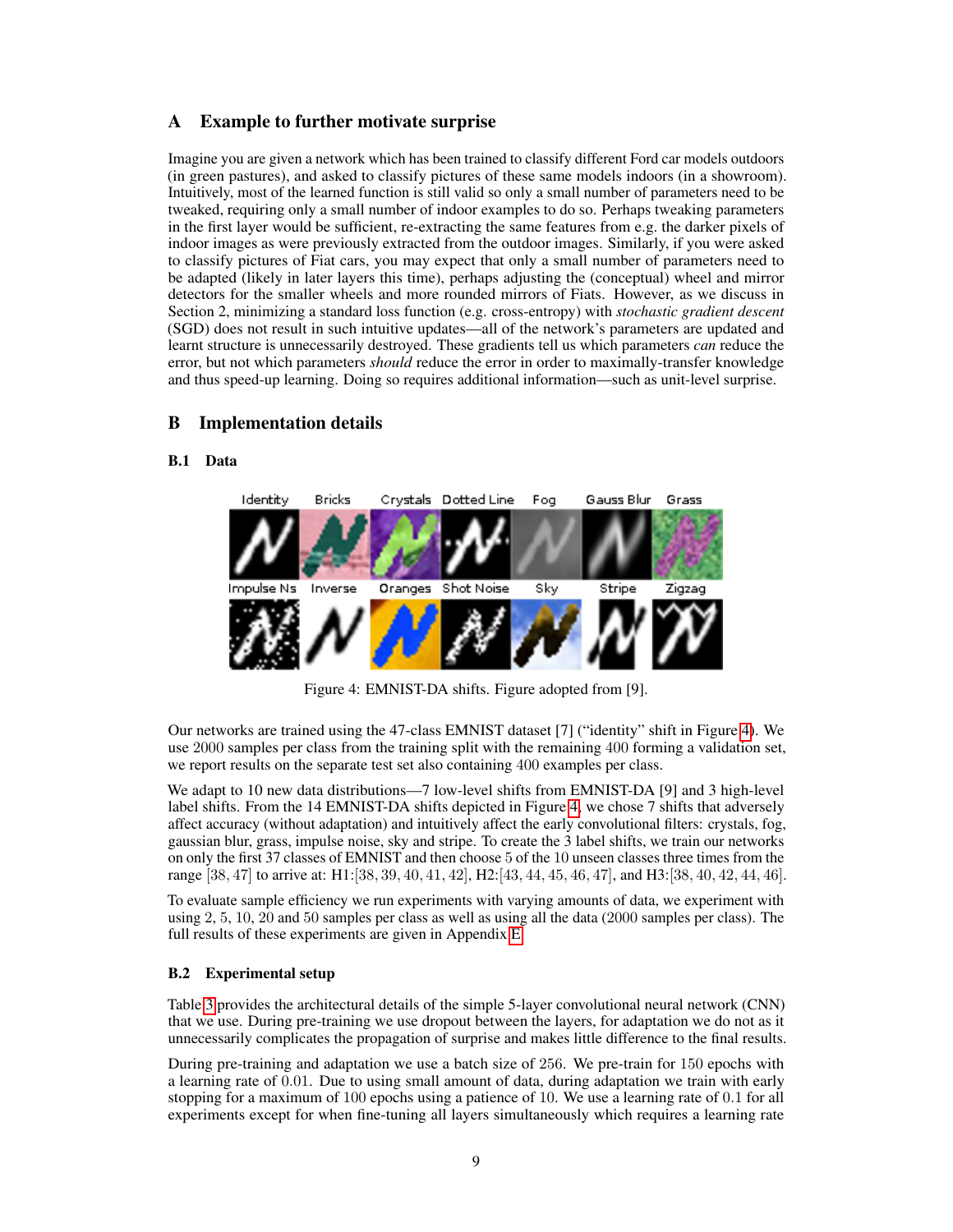of 0.01 to prevent divergence. We optimize using stochastic gradient descent with momentum set to 0.9. For experiments using our update rule the thresholds  $\alpha$  and  $\beta$  in Equation [3](#page-2-0) are set to 0.01. Experiments are run over 3 seeds from which we report a mean and one standard deviation.

| Layer | <b>Weights-Shape</b>               | <b>Stride</b> | Padding | <b>Activation</b> | <b>Dropout Prob.</b> |
|-------|------------------------------------|---------------|---------|-------------------|----------------------|
| Conv  | $3 \times 64 \times 5 \times 5$    | 2             |         | ReLU              | 0.1                  |
| Conv  | $64 \times 128 \times 3 \times 3$  | 2             |         | ReLU              | 0.3                  |
| Conv  | $128 \times 256 \times 3 \times 3$ | $\mathcal{D}$ |         | ReLU              | 0.5                  |
| FC    | $6400 \times 128$                  | N/A           | N/A     | ReLU              | 0.5                  |
| FC.   | $128 \times 47$                    | N/A           | N/A     | Softmax           | U                    |

<span id="page-1-0"></span>Table 3: Architecture of the CNN used. For conv. layers, the weights-shape is: *num. input channels*  $\times$  *num. output channels*  $\times$  *filter height*  $\times$  *filter width.* 

#### B.3 Measuring unit-level surprise

A single unit in a feed-forward neural network outputs an activation  $a = g(\mathbf{w}^T \mathbf{h} + b)$ , where h is the hidden unit activations of the previous layer, w the learned weight vector, b the learned bias and g some non-linearity. During training a unit can store a distribution  $P(A)$  which captures the distribution that its activation can take. A unit is surprised by new data if the activation distribution changes, i.e.  $P(A) \neq Q(A)$ , where  $Q(A)$  is the distribution of the unit's activations under the new data. We quantify surprise using the KL-divergence from  $P(A)$  to  $Q(A)$ , i.e.  $s(A) = D_{KL}(Q(A)||P(A))$  [19,  $26$ ].<sup>[3](#page-1-1)</sup>

The surprisal (or information content) of an event  $X = x$ , with  $X \sim P(X)$ , is given by  $\log(1/P(x))$ . Intuitively, this quantity represents how "surprised" we are to see  $X = x$ , with unlikely events having high surprisal. Surprise itself is a somewhat overloaded term but can be used to describe the entropy,  $H(X) = -\sum P(x) \log P(x)$ , that is the expected surprisal. If we now receive a sample of a different random variable  $Y = y$ ,  $Y \sim Q(Y)$ , but we have assumed as a prior that we are receiving samples from  $P(X)$ , the amount of additional surprisal we receive on account of our assumption is  $\log(1/P(X = y)) - \log(1/Q(Y = y))$ . The expected value of this quantity over Q is the KL-Divergence  $D_{KL}(Q||P)$  [22], which is the expected surprisal of receiving samples from Q when we have assumed the distribution to be P. We can also interpret  $D_{KL}(Q||P) = H(Q, P) - H(Q)$  as the expected extra message-length per datum that must be communicated if a code that is optimal for P is used to communicate Q, compared to a code that is optimal for Q. We have seen this quantity referred to as Bayesian surprise, information gain, asymmetric surprise or simply surprise [10, 19]. Throughout this work we refer to this quantity as surprise for simplicity.

#### B.4 Calculating surprise from bin counts

After pre-training we parameterize activation distributions with softly-binned histograms. To calculate  $P(A)$  we run one further forward-pass of the network over the training data and bin the activations using the same procedure as in [9], with 10 bins, which outputs 10 normalized bin counts  $\pi_1^p, \ldots, \pi_{10}^p$ for each unit.  $\pi_i^p$  represents the probability a falls into bin i and  $\sum_{i=1}^{10} \pi_i^p = 1$ . The blue curves in Fig. [5](#page-2-1) depict examples of such distributions. These distributions can be considered as representing the "normal" activation values of a unit, i.e. the values it expects to take on.

We then receive some data from a new distribution, possibly the same as the pre-training data distribution, which is fed into the network. During adaptation we can parameterize  $Q(A)$  in the same way as  $P(A)$ , using a batch of this new data (Fig. [5–](#page-2-1)orange curves) to calculate normalized bin counts  $\pi_1^q$ ,  $\ldots$ ,  $\pi_{10}^q$  which change as the network learns. The surprise for a unit can then be calculated as

$$
s(A) = D_{KL} \left( Q(A; \{ \pi_i^q \}_{i=1}^{10}) \mid P(A; \{ \pi_i^p \}_{i=1}^{10}) \right) = \sum_{i=1}^{10} \pi_i^q \log \frac{\pi_i^q}{\pi_i^p}.
$$
 (1)

<span id="page-1-1"></span><sup>&</sup>lt;sup>3</sup>For convolutions, when creating  $P(A)$  and  $Q(A)$  we take each spatial location of a feature map to be one sample of the activation,  $a$ .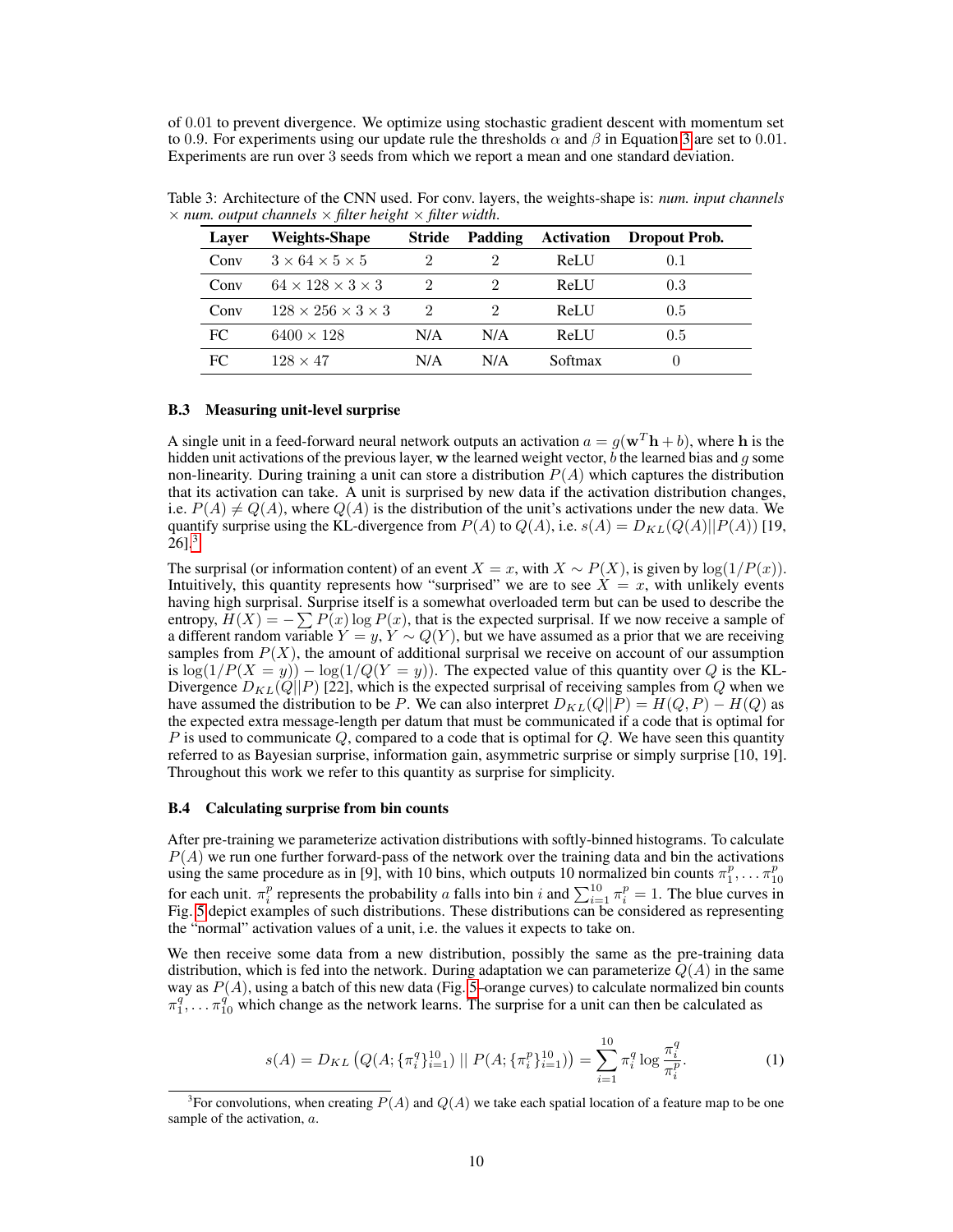<span id="page-2-1"></span>

Figure 5: Examples of our histogram parameterizations of  $P(A)$ , in blue, and  $Q(A)$ , in orange. When new data is received, the activation distribution changes. From left to right, the surprise values s(A) are approximately 0.1, 0.2, 0.3, 0.4.

#### B.5 A surprise-based update rule

<span id="page-2-2"></span>Let  $p_i$  denote the surprise of "parent" unit i in layer l,  $c_j$  the surprise of "child" unit j in layer  $l + 1$ , and  $w_{ij}$  the weight that connects parent unit i with child unit j. This setup is depicted in Fig. [6](#page-2-2) below.



Figure 6: Update rule schematic. The highlighted weights update only if the aggregate parent surprise  $\bar{p}_1$  is below some threshold  $\beta$  and the child surprise  $c_1$  is above some threshold  $\alpha$ .

For child unit j, we calculate its aggregate parent surprise  $\bar{p}_i$  as a weighted average of its parent surprises. More specifically, we calculate

$$
\bar{p}_j = \sum_i \frac{|w_{ij}|}{\sum_k |w_{kj}|} \cdot p_i , \qquad (2)
$$

where the normalized weight value  $\frac{|w_{ij}|}{\sum_{b} |w_b|}$  $\frac{|w_{ij}|}{|w_{kj}|}$  ensures comparable scaling across units in a layer. We then use this to create an update rule where the input weights of child  $j$  are updated if and only if child j is surprised (i.e.  $c_j$  is above some threshold  $\alpha$ ) but its parents are not (i.e.  $\bar{p}$  is below some threshold  $\beta$ ). In particular, we create the following update rule:

$$
w_{ij} := w_{ij} - \mathbb{I}[c_j > \alpha] \mathbb{I}[\bar{p}_j < \beta] \cdot \eta \nabla_{w_{ij}} \mathcal{L},\tag{3}
$$

<span id="page-2-0"></span>where  $\mathbb{I}[c_i > \alpha]$  is an indicator function that is 1 when  $c_i > \alpha$  and 0 otherwise,  $\mathbb{I}[\bar{p}_i < \beta]$  is similarly defined,  $\eta$  the learning rate, and  $\mathcal L$  the loss function (cross-entropy in our case).  $\mathbb{I}[c_j > \alpha]$  ensures that only surprised units update, and can be compared with *metaplasticity*<sup>[4](#page-2-3)</sup> in the brain.  $\mathbb{I}[\bar{p}_j < \beta]$ prevents/blocks simultaneous changes in later units who may also surprised by their input, and can be compared with *neuromodulation*[5](#page-2-4) in the brain.

<span id="page-2-3"></span><sup>&</sup>lt;sup>4</sup>The modification of a neuron's future capacity for learning as a function of recent synaptic history [1, 2]. Believed to regulate the plasticity mechanisms themselves in order to generate adaptive behaviour [11, 17, 39, 41].

<span id="page-2-4"></span><sup>5</sup>Neuromodulators are neurotransmitters which, instead of conveying excitation or inhibition, change the properties of other neurons or synapses [20].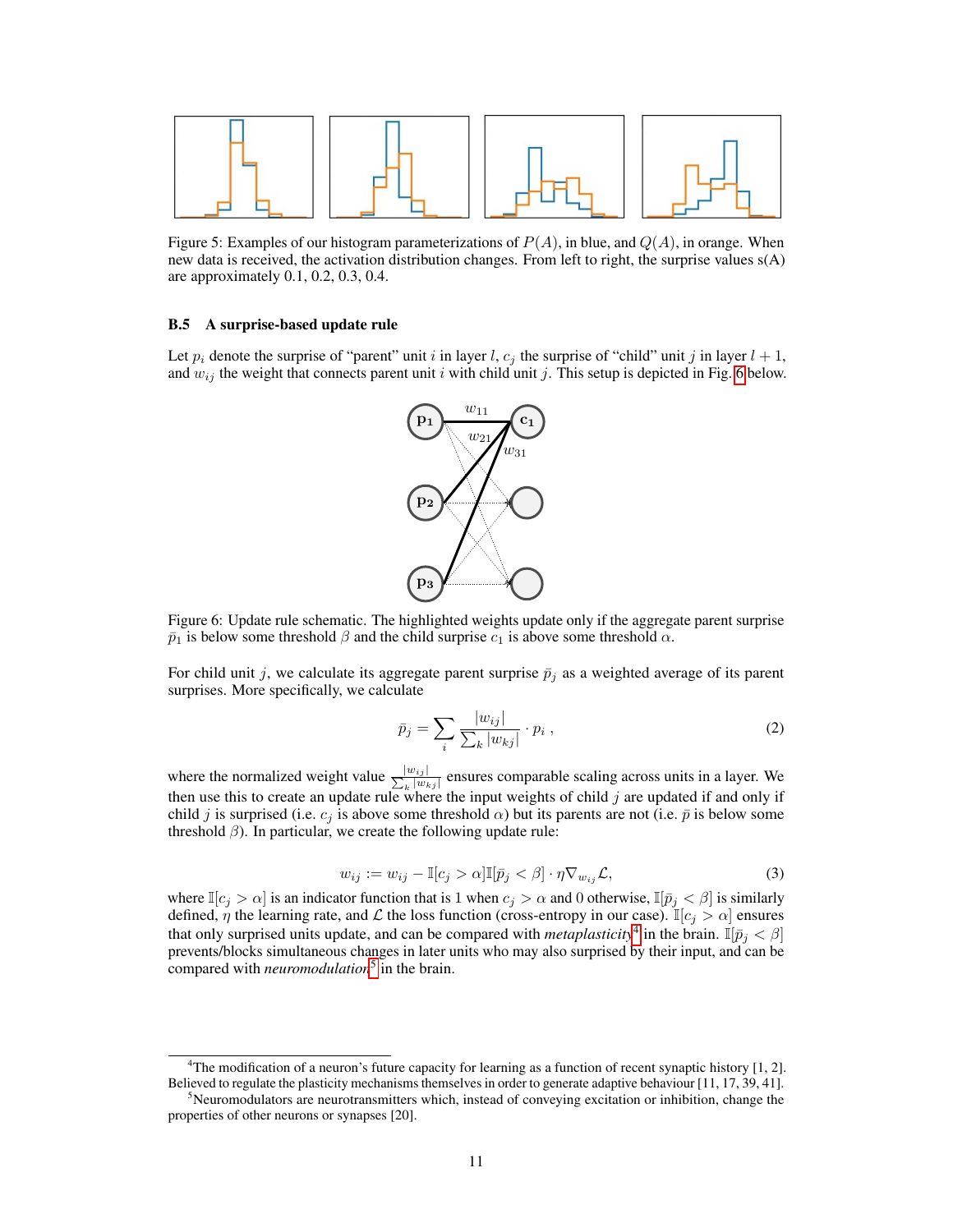## C Alternative surprise measures

Imagine a unit or feature detector with a bi-modal activation distribution where the modes roughly represent on (detected) and off (not detected). Perhaps such a unit being off *more often* in the new data (as when part of an image is occluded, discussed in Section 3) is not a good signal to update. To differentiate this situation from e.g. the unit being *on* more often in the new data, we can define a new measure which we call the *surprise increase* (SI):

$$
SI = H(Q, P) - H(P),\tag{4}
$$

where  $H(P)$  is the entropy of P and  $H(Q, P)$  is the cross-entropy of P relative to Q. Unlike the KL-divergence, SI *can* be negative. SI is negative (i.e. a surprise decrease) when an event that is already quite likely under P becomes even more likely under  $\overline{Q}$ —as shown in Figure [7a.](#page-3-0) This could be an interesting alternative surprise measurement as it can distinguish between surprise increases and decreases.

<span id="page-3-0"></span>

(a) Surprise decrease (b) Surprise increase

Figure 7: SI illustration. P is blue, Q is orange. For fixed P, SI depends only on  $H(Q, P)$ .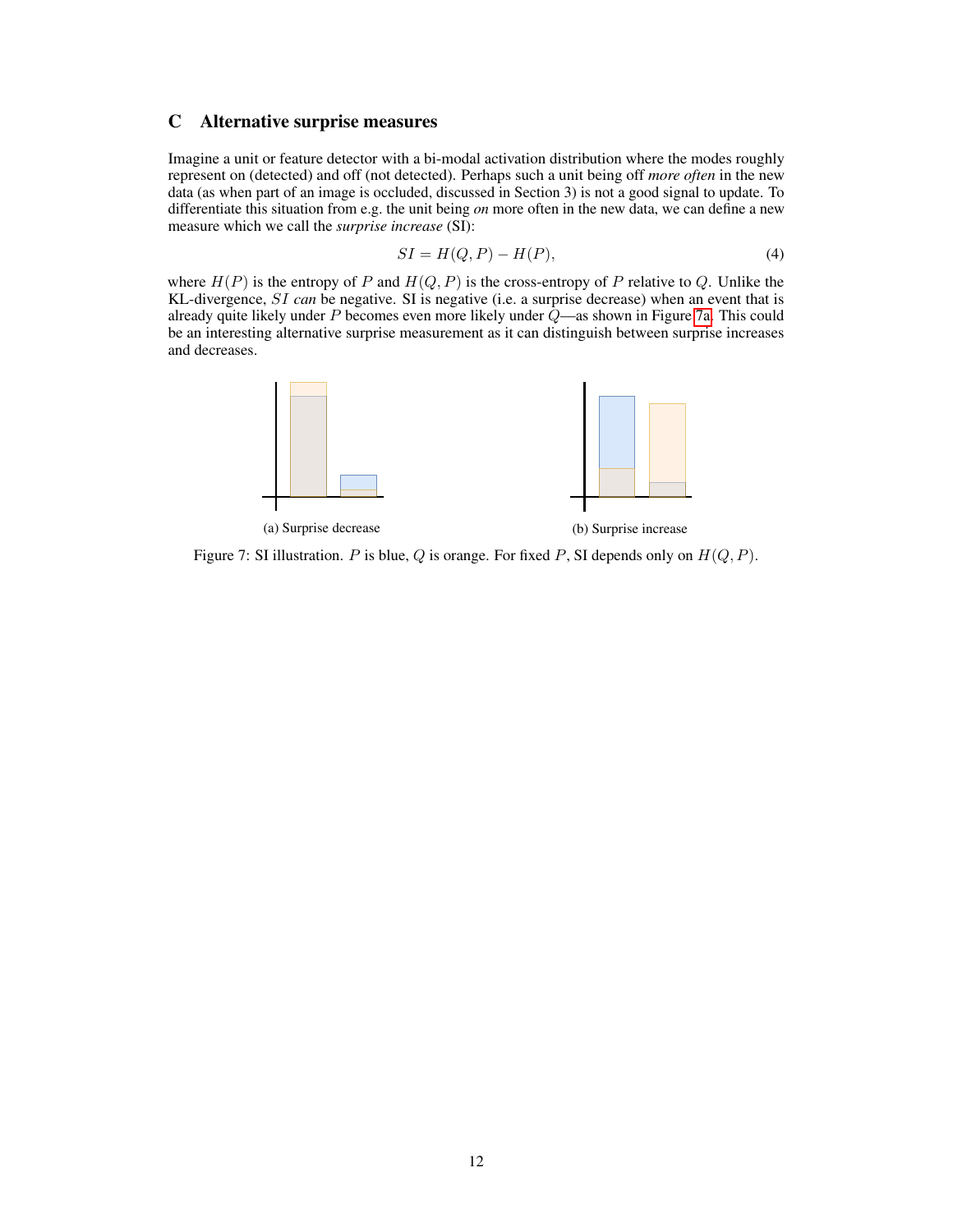## D Does batch normalization solve the problem?

*Batch normalization* (BN, 18) standardizes activation distributions across batches, bringing  $P(A)$  and  $Q(A)$  closer together. This naturally raises the question as to whether or not BN solves the problem of differing unit-level distributions, thus removing the need for unit-level surprise. We investigate this below.

Do the same surprise patterns exist? Figure [8](#page-4-0) shows the ideal situation for BN, where the BN statistics are (re)calculated using the *new* data distribution before we calculate surprise. Compared to Figure 2, the magnitude of the surprise is indeed lessened as BN standardizes  $P(A)$  and  $Q(A)$ , but it does not make units unsurprised. Moreover, we still see the same patterns of surprise in the early layers for low-level shifts and in the later layers for high-level shifts.

Is an adaptative strategy still best? As shown in Table [4,](#page-4-1) it is indeed still best to employ an adaptive update strategy to train specific layers for specific shifts, e.g. use FlexTune [35] to select Conv1 & BN1 for low-level shifts and FC2 for high-level shifts. This further confirms that BN alone does *not* solve the problem of changes in activation distribution, as selective adaptation strategies are still superior to updating all layers with SGD. In Table [4](#page-4-1) we also show that, if we only use the BN statistics without any training (AdaBN, 24), or only update the BN parameters and statistics on the new data (labelled "BN params"), performance is poor compared to the other strategies.

<span id="page-4-0"></span>

Figure 8: Network surprise patterns after updating the BN statistics on the new data.

<span id="page-4-1"></span>Table 4: 5-shot accuracy with BN. *L:* low-level shifts average, *H:* high-level shifts average. Zero-shot shows accuracy before adaptation. AdaBN [24] updates the BN statistics on the new data. "BN params" updates only the BN parameters and statistics. For all other methods/rows, only the layers listed are permitted to update.

|               | L              | Н              |
|---------------|----------------|----------------|
| Zero-Shot     | $22.1 \pm 0.2$ | $0.0 \pm 0.0$  |
| AdaBN [24]    | $50.7 \pm 0.4$ | $0.0 \pm 0.0$  |
| BN params     | $66.0 \pm 1.3$ | $0.0 \pm 0.0$  |
| Conv1, BN1    | $78.9 \pm 0.8$ | $0.0 \pm 0.0$  |
| Conv2, BN2    | $67.9 \pm 1.5$ | $0.0 \pm 0.0$  |
| Conv3, BN3    | $60.4 \pm 0.7$ | $0.3 \pm 0.3$  |
| FC1, BN4      | $56.4 \pm 0.5$ | $68.9 \pm 1.7$ |
| FC2           | $52.7 \pm 0.6$ | $95.4 \pm 0.5$ |
| FC1, BN4, FC2 | $55.8 \pm 0.8$ | $94.6 \pm 0.9$ |
| All (SGD)     | $76.7 \pm 0.8$ | $90.7 \pm 2.3$ |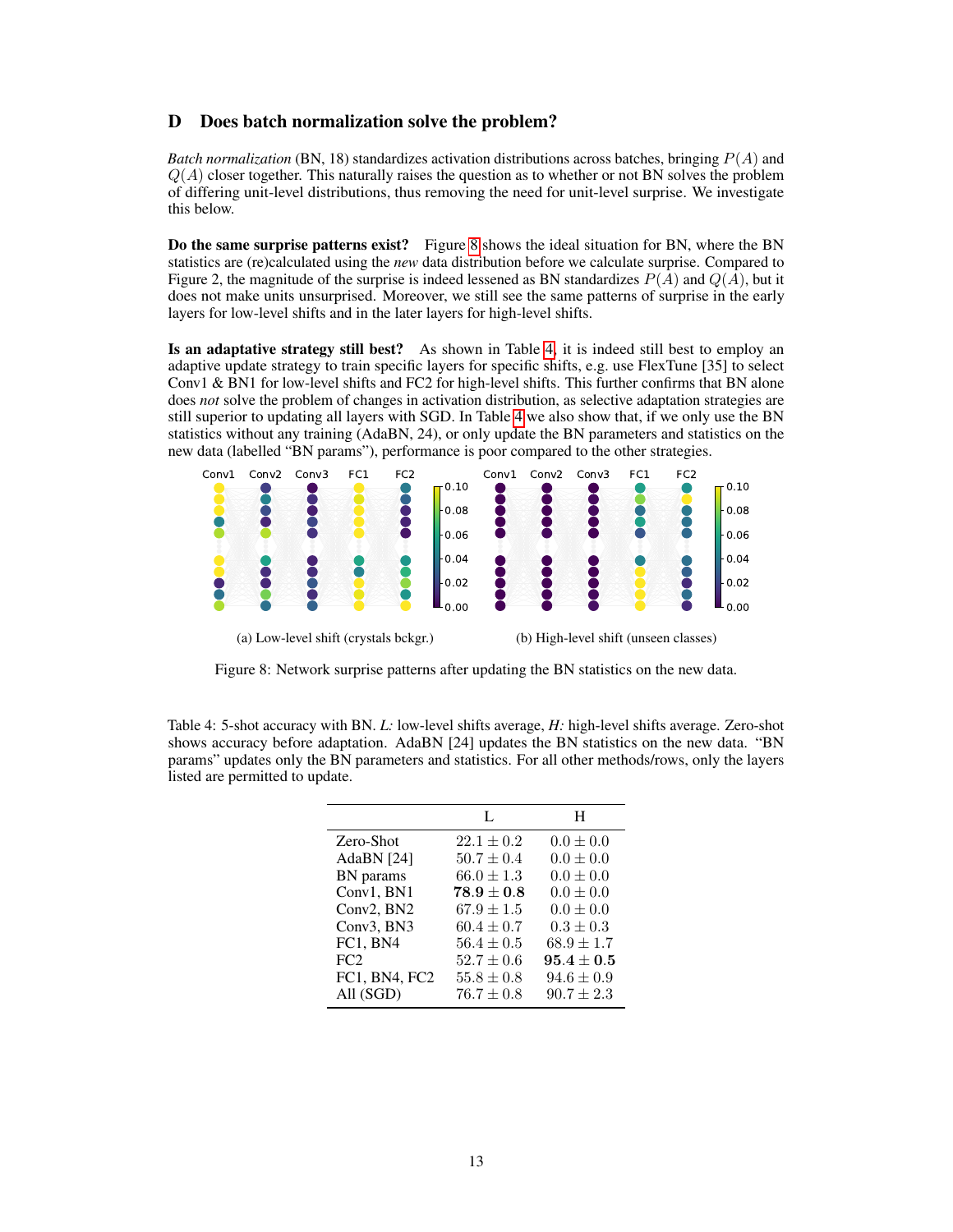# <span id="page-5-0"></span>E Further Results

## E.1 Max-activating patches

Figure [9](#page-5-1) shows the maximum-activating image patches on the EMNIST-DA [9] grass shift for selected units in each layer. Note that we do not have a perfect edges-parts-wholes hierarchy—the receptive field of Conv2 seems too large as it almost sees the entire image (can be a "whole" rather than a part).

<span id="page-5-1"></span>

Figure 9: Max-activating patches for different units on the EMNIST-DA grass shift.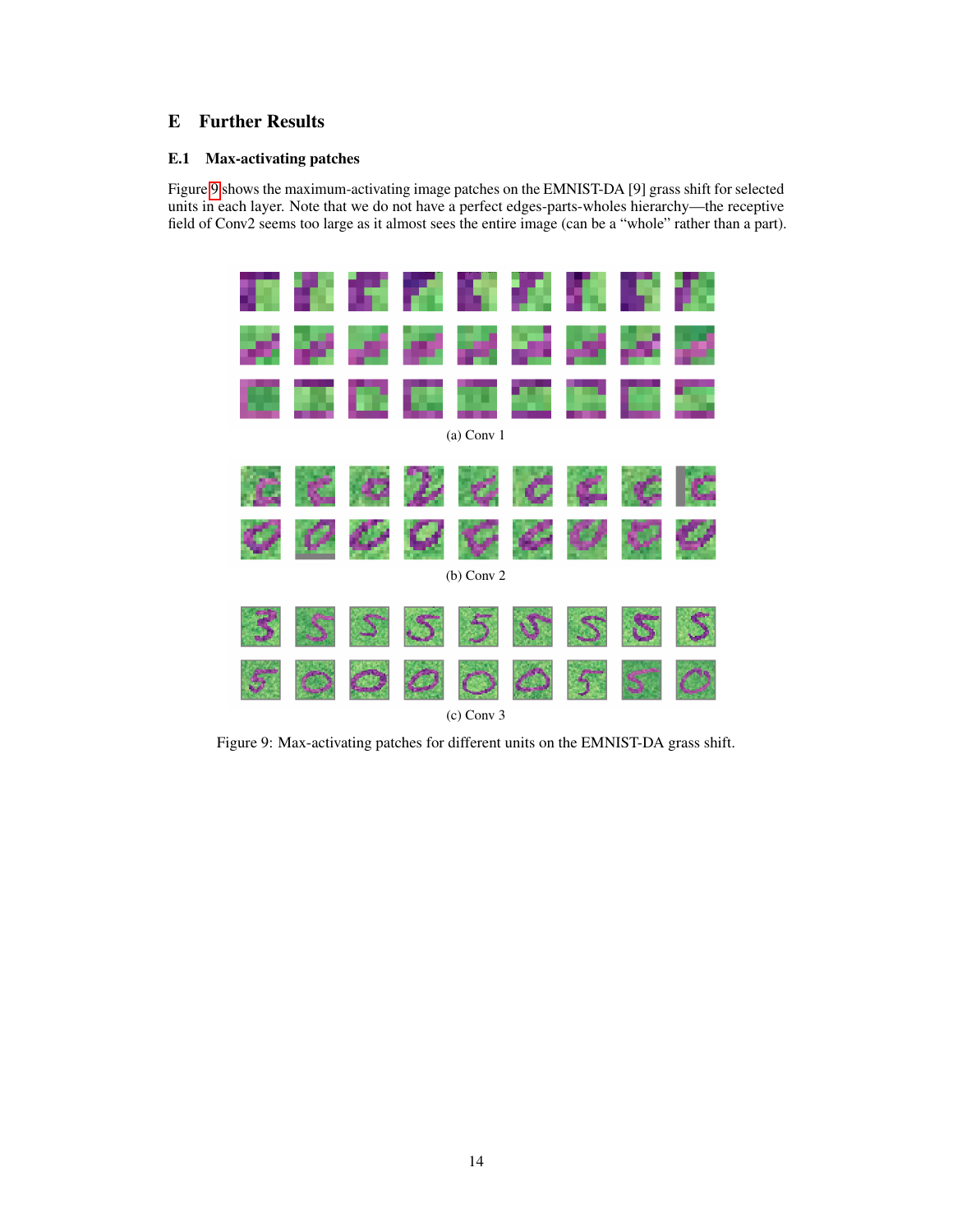## E.2 Per-shift Results

What follows is tables of full results for each shift at each number of shots, these are provided for completeness with no further analysis.

|                | Conv1          | Conv2          | Conv3          | FC1             | FC2            | $FC1 + FC2$    |
|----------------|----------------|----------------|----------------|-----------------|----------------|----------------|
| H1             | $0.0 \pm 0.0$  | $0.0 \pm 0.1$  | $7.2 \pm 4.9$  | $65.3 \pm 14.1$ | $95.2 \pm 1.4$ | $77.8 \pm 1.4$ |
| H <sub>2</sub> | $0.0 \pm 0.0$  | $0.0 \pm 0.0$  | $5.0 \pm 0.8$  | $45.7 \pm 8.8$  | $80.5 \pm 5.4$ | $71.4 \pm 4.2$ |
| H <sub>3</sub> | $0.0 \pm 0.0$  | $0.0 \pm 0.0$  | $10.8 \pm 7.3$ | $49.4 \pm 4.3$  | $92.9 \pm 2.3$ | $81.4 \pm 5.7$ |
| Crystals       | $69.9 \pm 4.9$ | $52.1 \pm 0.9$ | $51.0 \pm 0.9$ | $50.0 \pm 0.6$  | $47.8 \pm 0.7$ | $49.6 \pm 1.1$ |
| Fog            | $86.5 \pm 3.2$ | $84.5 \pm 0.4$ | $84.0 \pm 0.5$ | $82.3 \pm 0.8$  | $78.8 \pm 1.2$ | $81.6 \pm 0.4$ |
| Gauss, Blur    | $82.7 \pm 0.3$ | $80.4 \pm 2.0$ | $79.0 \pm 0.3$ | $74.9 \pm 0.6$  | $71.5 \pm 1.0$ | $74.1 \pm 1.9$ |
| Grass          | $81.4 \pm 0.8$ | $21.6 \pm 7.2$ | $8.1 \pm 0.7$  | $7.3 \pm 0.6$   | $7.2 \pm 0.5$  | $7.7 \pm 0.5$  |
| Imp. Noise     | $87.4 \pm 0.9$ | $86.0 \pm 0.2$ | $83.4 \pm 1.4$ | $83.2 \pm 0.9$  | $80.7 \pm 0.6$ | $81.9 \pm 1.4$ |
| Sky            | $74.4 \pm 3.9$ | $54.4 \pm 0.5$ | $33.2 \pm 2.8$ | $18.4 \pm 0.7$  | $13.7 \pm 2.7$ | $18.4 \pm 3.3$ |
| Stripe         | $74.3 \pm 0.9$ | $58.2 \pm 4.8$ | $58.2 \pm 1.4$ | $45.7 \pm 2.1$  | $36.7 \pm 1.0$ | $47.9 \pm 2.6$ |
| Avg High       | $0.0 \pm 0.0$  | $0.0 \pm 0.0$  | $7.7 \pm 4.0$  | $53.5 \pm 3.4$  | $89.6 \pm 1.5$ | $76.9 \pm 2.9$ |
| Avg Low        | $79.5 \pm 1.3$ | $62.4 \pm 2.1$ | $56.7 \pm 0.5$ | $51.7 \pm 0.6$  | $48.1 \pm 0.5$ | $51.6 \pm 0.7$ |
| Avg All        | $55.7 \pm 0.9$ | $43.7 \pm 1.5$ | $42.0 \pm 1.4$ | $52.2 \pm 0.8$  | $60.5 \pm 0.3$ | $59.2 \pm 0.9$ |

Table 5: 2-shot accuracy across shifts: training different layers of a CNN

Table 6: 2-shot accuracy across shifts: comparison of different responses. Zero-shot is the accuracy before any updates are performed.

|                | Zero-shot      | SGD             | FlexTune       | Upd. Rule       |
|----------------|----------------|-----------------|----------------|-----------------|
| H1             | $0.0 \pm 0.0$  | $56.7 \pm 4.2$  | $95.2 \pm 1.4$ | $33.8 \pm 21.4$ |
| H2             | $0.0 \pm 0.0$  | $51.9 \pm 5.7$  | $80.5 \pm 5.4$ | $34.3 \pm 11.2$ |
| H <sup>3</sup> | $0.0 \pm 0.0$  | $57.6 \pm 5.3$  | $92.9 \pm 2.3$ | $41.4 \pm 9.4$  |
| Crystals       | $46.3 \pm 0.4$ | $55.3 \pm 1.3$  | $69.9 \pm 4.9$ | $68.5 \pm 5.4$  |
| Fog            | $78.4 \pm 0.4$ | $83.6 \pm 1.2$  | $87.1 \pm 2.3$ | $86.6 \pm 3.2$  |
| Gauss. Blur    | $60.4 \pm 2.1$ | $81.2 \pm 0.6$  | $82.7 \pm 0.3$ | $81.8 \pm 1.8$  |
| Grass          | $5.8 \pm 0.2$  | $20.1 \pm 12.0$ | $81.4 \pm 0.8$ | $81.4 \pm 0.8$  |
| Imp. Noise     | $76.9 \pm 0.9$ | $87.9 \pm 0.2$  | $87.4 \pm 0.9$ | $87.7 \pm 0.5$  |
| Sky            | $4.1 \pm 0.5$  | $35.2 + 4.9$    | $74.4 \pm 3.9$ | $74.4 \pm 3.9$  |
| Stripe         | $16.3 \pm 1.1$ | $70.0 \pm 1.4$  | $74.3 \pm 0.9$ | $72.8 \pm 2.1$  |
| Avg High       | $0.0 \pm 0.0$  | $55.4 \pm 1.4$  | $89.6 \pm 1.5$ | $36.5 \pm 6.7$  |
| Avg Low        | $41.2 \pm 0.3$ | $61.9 \pm 2.4$  | $79.6 \pm 1.2$ | $79.0 \pm 1.1$  |
| Avg All        | $28.8 \pm 0.2$ | $60.0 \pm 1.9$  | $82.6 \pm 0.7$ | $66.3 \pm 2.5$  |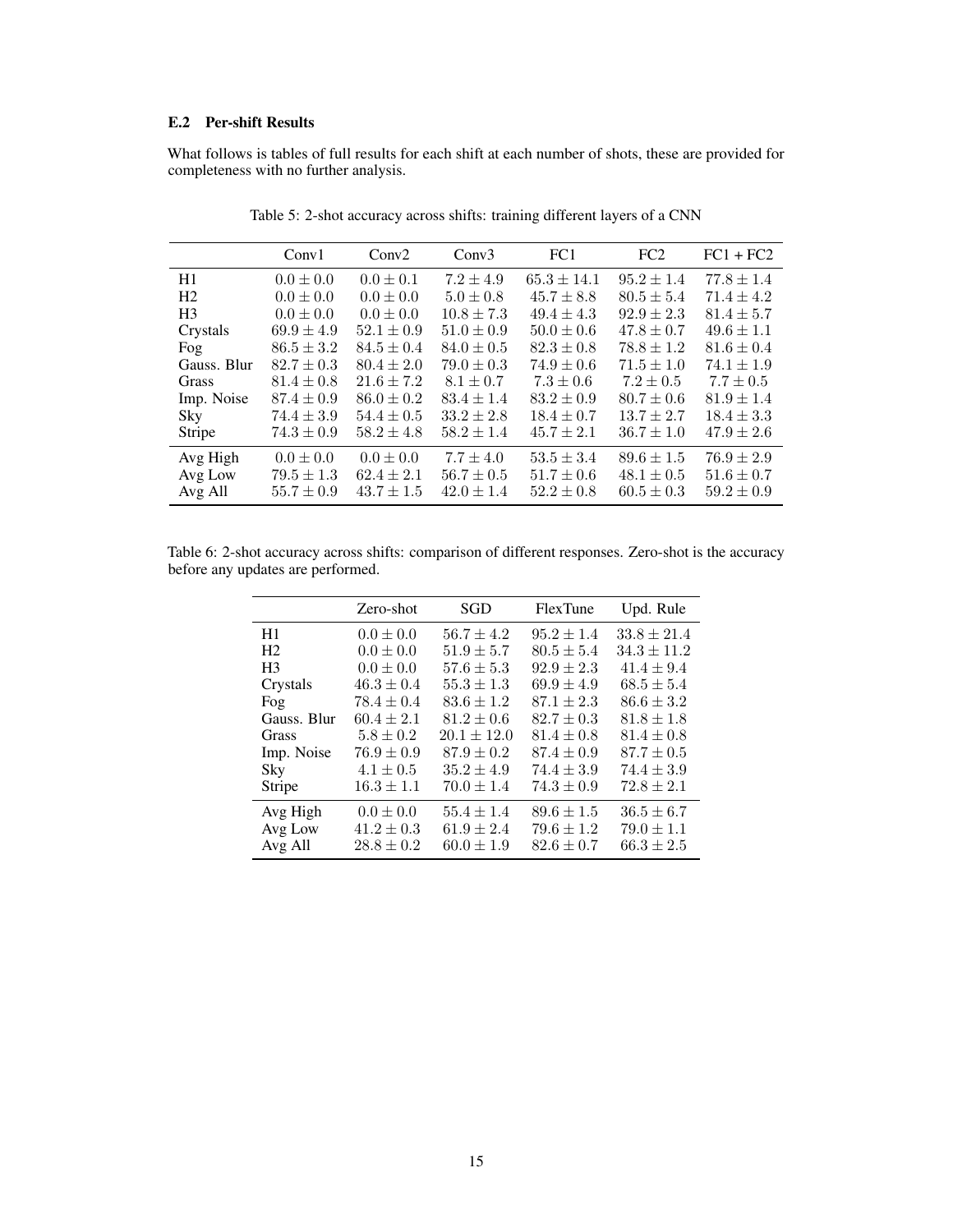|                | Conv1          | Conv2          | Conv3          | FC1            | FC2            | $FC1 + FC2$    |
|----------------|----------------|----------------|----------------|----------------|----------------|----------------|
| H1             | $0.0 \pm 0.0$  | $0.1 \pm 0.1$  | $29.8 \pm 8.2$ | $82.8 \pm 7.3$ | $96.4 \pm 1.0$ | $91.9 \pm 2.0$ |
| H <sub>2</sub> | $0.0 \pm 0.0$  | $0.5 \pm 0.9$  | $26.1 \pm 6.2$ | $76.7 \pm 6.6$ | $91.3 \pm 1.5$ | $86.2 \pm 3.8$ |
| H <sub>3</sub> | $0.0 \pm 0.0$  | $0.3 \pm 0.4$  | $20.3 \pm 6.1$ | $82.3 \pm 5.3$ | $96.0 \pm 0.6$ | $93.0 \pm 2.8$ |
| Crystals       | $78.1 \pm 1.7$ | $57.5 \pm 0.9$ | $52.3 \pm 0.8$ | $51.5 \pm 0.5$ | $49.2 \pm 0.8$ | $51.4 \pm 0.6$ |
| Fog            | $89.6 \pm 0.3$ | $86.5 \pm 0.7$ | $84.8 \pm 0.5$ | $83.1 \pm 0.6$ | $81.3 \pm 0.6$ | $82.6 \pm 0.6$ |
| Gauss. Blur    | $84.0 \pm 0.4$ | $82.5 \pm 0.7$ | $81.7 \pm 0.6$ | $78.3 \pm 0.9$ | $75.9 \pm 0.5$ | $78.1 \pm 0.4$ |
| Grass          | $82.0 \pm 2.2$ | $41.7 \pm 7.4$ | $10.3 \pm 1.3$ | $8.4 \pm 0.9$  | $7.3 \pm 0.5$  | $9.4 \pm 0.4$  |
| Imp. Noise     | $88.6 \pm 0.3$ | $86.8 \pm 0.1$ | $85.7 \pm 0.3$ | $84.3 \pm 0.9$ | $81.5 \pm 0.4$ | $83.9 \pm 0.4$ |
| Sky            | $79.6 \pm 0.7$ | $65.9 \pm 0.5$ | $44.3 \pm 1.9$ | $27.9 \pm 1.8$ | $18.3 \pm 2.4$ | $28.8 \pm 1.2$ |
| Stripe         | $77.1 \pm 1.8$ | $70.9 \pm 2.6$ | $70.6 \pm 0.6$ | $60.4 \pm 1.6$ | $47.0 \pm 1.3$ | $60.9 \pm 2.5$ |
| Avg High       | $0.0 \pm 0.0$  | $0.3 \pm 0.5$  | $25.4 \pm 3.8$ | $80.6 \pm 4.6$ | $94.5 \pm 0.9$ | $90.4 \pm 1.1$ |
| Avg Low        | $82.7 \pm 0.4$ | $70.2 \pm 1.2$ | $61.4 \pm 0.2$ | $56.3 \pm 0.2$ | $51.5 \pm 0.3$ | $56.4 \pm 0.3$ |
| Avg All        | $57.9 \pm 0.3$ | $49.3 \pm 0.8$ | $50.6 \pm 1.2$ | $63.6 \pm 1.2$ | $64.4 \pm 0.3$ | $66.6 \pm 0.1$ |

Table 7: 5-shot accuracy across shifts: training different layers of a CNN

Table 8: 5-shot accuracy across shifts: comparison of different responses. Zero-shot is the accuracy before any updates are performed.

|                | Zero-shot      | SGD             | FlexTune       | Upd. Rule      |
|----------------|----------------|-----------------|----------------|----------------|
| H1             | $0.0 \pm 0.0$  | $68.0 \pm 13.8$ | $96.4 \pm 1.0$ | $80.3 \pm 4.8$ |
| H <sub>2</sub> | $0.0 \pm 0.0$  | $78.0 \pm 2.0$  | $91.3 \pm 1.5$ | $77.3 \pm 7.2$ |
| H <sub>3</sub> | $0.0 \pm 0.0$  | $77.1 \pm 5.0$  | $96.0 \pm 0.6$ | $79.9 + 9.1$   |
| Crystals       | $46.3 \pm 0.4$ | $57.5 \pm 3.8$  | $78.1 \pm 1.7$ | $77.0 \pm 3.4$ |
| Fog            | $78.4 \pm 0.4$ | $86.3 \pm 0.2$  | $89.6 \pm 0.3$ | $89.6 \pm 0.3$ |
| Gauss. Blur    | $60.4 \pm 2.1$ | $84.3 \pm 0.7$  | $84.0 \pm 0.4$ | $83.9 \pm 0.3$ |
| Grass          | $5.8 \pm 0.2$  | $50.9 \pm 6.8$  | $82.0 \pm 2.2$ | $82.3 \pm 2.6$ |
| Imp. Noise     | $76.9 \pm 0.9$ | $88.3 \pm 0.1$  | $88.6 \pm 0.3$ | $87.6 \pm 0.3$ |
| Sky            | $4.1 \pm 0.5$  | $56.6 \pm 4.7$  | $79.6 \pm 0.7$ | $80.8 \pm 0.9$ |
| Stripe         | $16.3 \pm 1.1$ | $75.4 \pm 1.0$  | $77.1 \pm 1.8$ | $79.3 \pm 0.8$ |
| Avg High       | $0.0 \pm 0.0$  | $74.4 \pm 5.2$  | $94.5 \pm 0.9$ | $79.2 \pm 4.2$ |
| Avg Low        | $41.2 \pm 0.3$ | $71.3 \pm 2.1$  | $82.7 \pm 0.4$ | $82.9 \pm 0.5$ |
| Avg All        | $28.8 \pm 0.2$ | $72.2 \pm 2.9$  | $86.3 \pm 0.5$ | $81.8 \pm 1.2$ |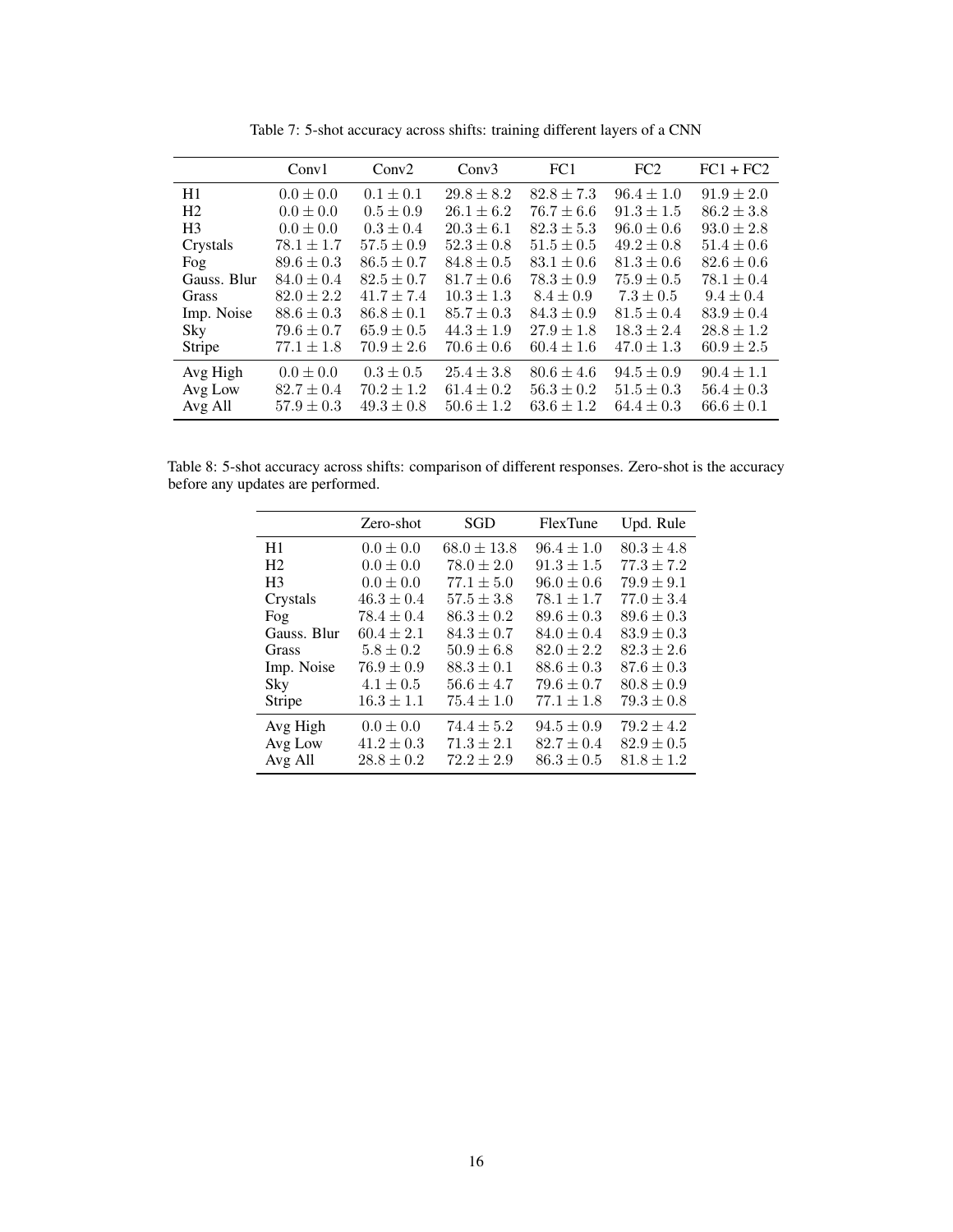|                | Conv1          | Conv2          | Conv3           | FC1            | FC2            | $FC1 + FC2$    |
|----------------|----------------|----------------|-----------------|----------------|----------------|----------------|
| H1             | $0.0 \pm 0.0$  | $0.5 \pm 0.8$  | $50.1 \pm 5.1$  | $91.3 \pm 2.0$ | $96.1 \pm 0.8$ | $94.5 \pm 0.6$ |
| H <sub>2</sub> | $0.0 \pm 0.0$  | $0.9 \pm 0.8$  | $45.7 \pm 8.8$  | $88.5 \pm 1.7$ | $92.8 \pm 0.3$ | $89.0 \pm 2.2$ |
| H <sub>3</sub> | $0.0 \pm 0.0$  | $0.3 \pm 0.4$  | $46.6 \pm 16.0$ | $89.7 \pm 5.3$ | $95.0 \pm 1.1$ | $92.8 \pm 1.8$ |
| Crystals       | $80.5 \pm 1.5$ | $59.9 \pm 3.1$ | $54.4 \pm 0.1$  | $52.6 \pm 0.7$ | $50.6 \pm 0.8$ | $52.6 \pm 0.8$ |
| Fog            | $90.1 \pm 0.1$ | $87.8 \pm 0.5$ | $85.6 \pm 0.3$  | $84.1 \pm 0.2$ | $82.1 \pm 1.3$ | $84.3 \pm 0.4$ |
| Gauss, Blur    | $85.0 \pm 0.4$ | $83.9 \pm 1.1$ | $82.6 \pm 0.4$  | $81.4 \pm 0.9$ | $77.9 \pm 2.3$ | $80.7 \pm 0.8$ |
| Grass          | $83.8 \pm 0.9$ | $57.1 \pm 3.2$ | $15.1 \pm 0.8$  | $10.0 \pm 0.9$ | $7.8 \pm 0.1$  | $11.2 \pm 1.0$ |
| Imp. Noise     | $89.1 \pm 0.0$ | $87.2 \pm 0.4$ | $86.0 \pm 0.3$  | $84.7 \pm 0.6$ | $82.7 \pm 0.1$ | $84.5 \pm 0.2$ |
| Sky            | $83.3 \pm 1.5$ | $71.4 \pm 1.0$ | $52.5 \pm 0.5$  | $36.7 \pm 1.2$ | $24.5 \pm 2.4$ | $38.0 \pm 0.2$ |
| Stripe         | $82.4 \pm 0.7$ | $76.1 \pm 2.8$ | $76.1 \pm 1.1$  | $69.2 \pm 0.2$ | $56.8 \pm 0.8$ | $68.1 \pm 1.8$ |
| Avg High       | $0.0 \pm 0.0$  | $0.6 \pm 0.6$  | $47.5 \pm 6.4$  | $89.8 \pm 1.2$ | $94.6 \pm 0.6$ | $92.1 \pm 0.5$ |
| Avg Low        | $84.9 \pm 0.3$ | $74.8 \pm 1.3$ | $64.6 \pm 0.2$  | $59.8 \pm 0.4$ | $54.6 \pm 0.5$ | $59.9 \pm 0.4$ |
| Avg All        | $59.4 \pm 0.2$ | $52.5 \pm 0.8$ | $59.5 \pm 1.8$  | $68.8 \pm 0.5$ | $66.6 \pm 0.4$ | $69.6 \pm 0.4$ |

Table 9: 10-shot accuracy across shifts: training different layers of a CNN

Table 10: 10-shot accuracy across shifts: comparison of different responses. Zero-shot is the accuracy before any updates are performed.

|                | Zero-shot      | SGD            | FlexTune       | Upd. Rule      |
|----------------|----------------|----------------|----------------|----------------|
| H1             | $0.0 \pm 0.0$  | $84.8 \pm 0.5$ | $96.1 \pm 0.8$ | $90.4 \pm 3.0$ |
| H <sub>2</sub> | $0.0 \pm 0.0$  | $79.9 \pm 1.7$ | $92.8 \pm 0.3$ | $88.3 \pm 2.0$ |
| H <sub>3</sub> | $0.0 \pm 0.0$  | $87.1 \pm 2.7$ | $95.0 \pm 1.1$ | $89.7 \pm 5.1$ |
| Crystals       | $46.3 \pm 0.4$ | $61.2 \pm 1.6$ | $80.5 \pm 1.5$ | $79.8 \pm 0.9$ |
| Fog            | $78.4 \pm 0.4$ | $87.4 \pm 0.2$ | $90.1 \pm 0.1$ | $90.1 \pm 0.1$ |
| Gauss. Blur    | $60.4 \pm 2.1$ | $85.7 \pm 0.6$ | $85.0 \pm 0.4$ | $85.3 \pm 1.0$ |
| Grass          | $5.8 \pm 0.2$  | $69.2 \pm 2.4$ | $83.8 \pm 0.9$ | $84.3 \pm 1.3$ |
| Imp. Noise     | $76.9 \pm 0.9$ | $88.2 \pm 0.4$ | $89.1 \pm 0.0$ | $88.0 \pm 0.2$ |
| Sky            | $4.1 \pm 0.5$  | $66.8 \pm 1.1$ | $83.3 \pm 1.5$ | $83.4 \pm 1.5$ |
| Stripe         | $16.3 \pm 1.1$ | $78.8 \pm 1.1$ | $82.4 \pm 0.7$ | $82.5 \pm 0.9$ |
| Avg High       | $0.0 \pm 0.0$  | $84.0 \pm 0.5$ | $94.6 \pm 0.6$ | $89.5 \pm 1.2$ |
| Avg Low        | $41.2 \pm 0.3$ | $76.8 \pm 0.7$ | $84.9 \pm 0.3$ | $84.8 \pm 0.5$ |
| Avg All        | $28.8 \pm 0.2$ | $78.9 \pm 0.5$ | $87.8 \pm 0.4$ | $86.2 \pm 0.6$ |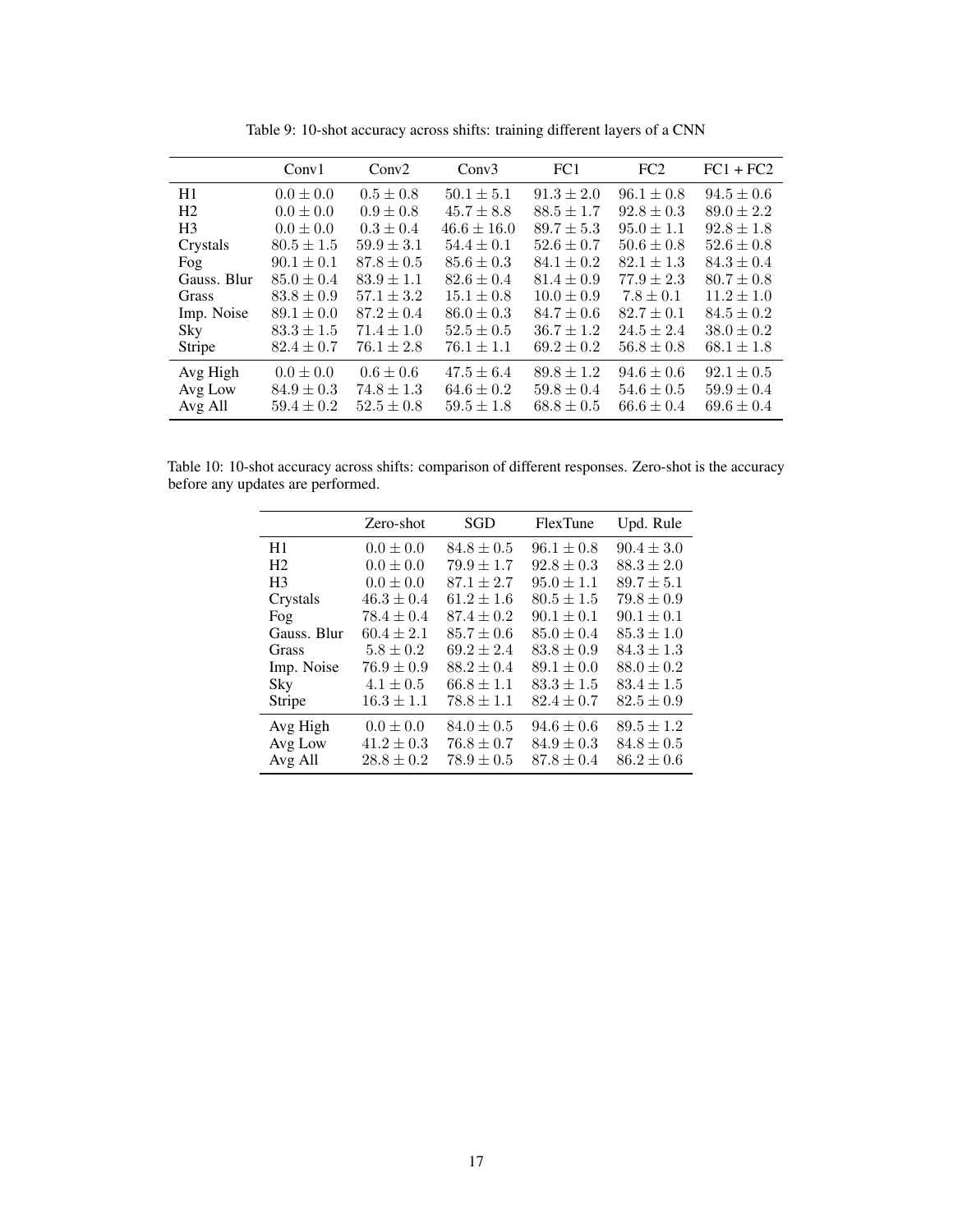|                | Conv1          | Conv2          | Conv3          | FC1            | FC2            | $FC1 + FC2$    |
|----------------|----------------|----------------|----------------|----------------|----------------|----------------|
| H1             | $0.0 \pm 0.0$  | $2.1 \pm 3.4$  | $66.4 \pm 8.9$ | $95.7 \pm 0.9$ | $97.2 \pm 0.7$ | $95.1 \pm 0.6$ |
| H <sub>2</sub> | $0.0 \pm 0.0$  | $5.6 \pm 0.9$  | $64.9 \pm 8.7$ | $90.3 \pm 1.5$ | $94.8 \pm 0.6$ | $91.6 \pm 1.1$ |
| H <sub>3</sub> | $0.0 \pm 0.0$  | $9.5 \pm 1.3$  | $69.3 \pm 6.2$ | $93.5 \pm 2.2$ | $96.1 \pm 1.0$ | $95.3 \pm 0.9$ |
| Crystals       | $83.7 \pm 0.5$ | $65.6 \pm 2.3$ | $56.7 \pm 0.2$ | $54.6 \pm 0.3$ | $51.5 \pm 0.7$ | $54.6 \pm 0.4$ |
| Fog            | $90.4 \pm 0.4$ | $88.4 \pm 0.1$ | $86.1 \pm 1.0$ | $85.2 \pm 0.2$ | $84.0 \pm 0.3$ | $85.1 \pm 0.2$ |
| Gauss. Blur    | $86.6 \pm 0.4$ | $85.0 \pm 1.4$ | $83.4 \pm 0.6$ | $82.2 \pm 0.8$ | $81.0 \pm 0.9$ | $82.3 \pm 1.1$ |
| <b>Grass</b>   | $85.6 \pm 1.0$ | $67.6 \pm 2.8$ | $20.7 \pm 1.8$ | $13.4 \pm 1.0$ | $8.3 \pm 0.3$  | $14.1 \pm 0.9$ |
| Imp. Noise     | $89.1 \pm 0.6$ | $87.7 \pm 0.2$ | $86.6 \pm 0.2$ | $85.2 \pm 0.5$ | $83.7 \pm 0.5$ | $84.9 \pm 0.2$ |
| Sky            | $84.8 \pm 1.0$ | $76.3 \pm 0.7$ | $59.5 \pm 0.4$ | $45.1 \pm 1.5$ | $31.7 \pm 0.7$ | $47.0 \pm 0.7$ |
| Stripe         | $83.9 \pm 1.3$ | $79.7 \pm 2.0$ | $78.9 \pm 0.9$ | $74.7 \pm 0.2$ | $62.2 \pm 0.9$ | $75.3 \pm 0.3$ |
| Avg High       | $0.0 \pm 0.0$  | $5.7 \pm 0.8$  | $66.8 \pm 2.9$ | $93.2 \pm 1.2$ | $96.1 \pm 0.3$ | $94.0 \pm 0.2$ |
| Avg Low        | $86.3 \pm 0.3$ | $78.6 \pm 1.1$ | $67.4 \pm 0.2$ | $62.9 \pm 0.3$ | $57.5 \pm 0.4$ | $63.3 \pm 0.3$ |
| Avg All        | $60.4 \pm 0.2$ | $56.7 \pm 0.9$ | $67.3 \pm 0.8$ | $72.0 \pm 0.5$ | $69.0 \pm 0.4$ | $72.5 \pm 0.3$ |

Table 11: 20-shot accuracy across shifts: training different layers of a CNN

Table 12: 20-shot accuracy across shifts: comparison of different responses. Zero-shot is the accuracy before any updates are performed.

|                | Zero-shot      | SGD            | FlexTune       | Upd. Rule      |
|----------------|----------------|----------------|----------------|----------------|
| H1             | $0.0 \pm 0.0$  | $89.3 \pm 1.6$ | $97.2 \pm 0.7$ | $95.5 \pm 1.2$ |
| H <sub>2</sub> | $0.0 \pm 0.0$  | $85.4 \pm 3.1$ | $94.8 \pm 0.6$ | $89.9 \pm 1.4$ |
| H <sub>3</sub> | $0.0 \pm 0.0$  | $90.3 \pm 0.6$ | $96.3 \pm 0.9$ | $93.5 \pm 2.4$ |
| Crystals       | $46.3 \pm 0.4$ | $66.5 \pm 1.8$ | $83.7 \pm 0.5$ | $82.1 \pm 0.9$ |
| Fog            | $78.4 \pm 0.4$ | $88.1 \pm 0.3$ | $90.4 \pm 0.4$ | $90.4 \pm 0.4$ |
| Gauss. Blur    | $60.4 \pm 2.1$ | $86.0 \pm 0.5$ | $86.6 \pm 0.4$ | $86.9 \pm 0.4$ |
| Grass          | $5.8 \pm 0.2$  | $77.0 \pm 1.2$ | $85.6 \pm 1.0$ | $85.5 \pm 0.2$ |
| Imp. Noise     | $76.9 \pm 0.9$ | $88.5 \pm 0.1$ | $89.1 \pm 0.6$ | $88.3 \pm 0.3$ |
| Sky            | $4.1 \pm 0.5$  | $73.3 \pm 0.8$ | $84.8 \pm 1.0$ | $84.7 \pm 0.9$ |
| Stripe         | $16.3 \pm 1.1$ | $81.6 \pm 0.4$ | $83.9 \pm 1.3$ | $84.7 \pm 1.1$ |
| Avg High       | $0.0 \pm 0.0$  | $88.3 \pm 1.4$ | $96.1 \pm 0.2$ | $93.0 \pm 1.1$ |
| Avg Low        | $41.2 \pm 0.3$ | $80.1 \pm 0.3$ | $86.3 \pm 0.3$ | $86.1 \pm 0.3$ |
| Avg All        | $28.8 \pm 0.2$ | $82.6 \pm 0.2$ | $89.2 \pm 0.2$ | $88.2 \pm 0.4$ |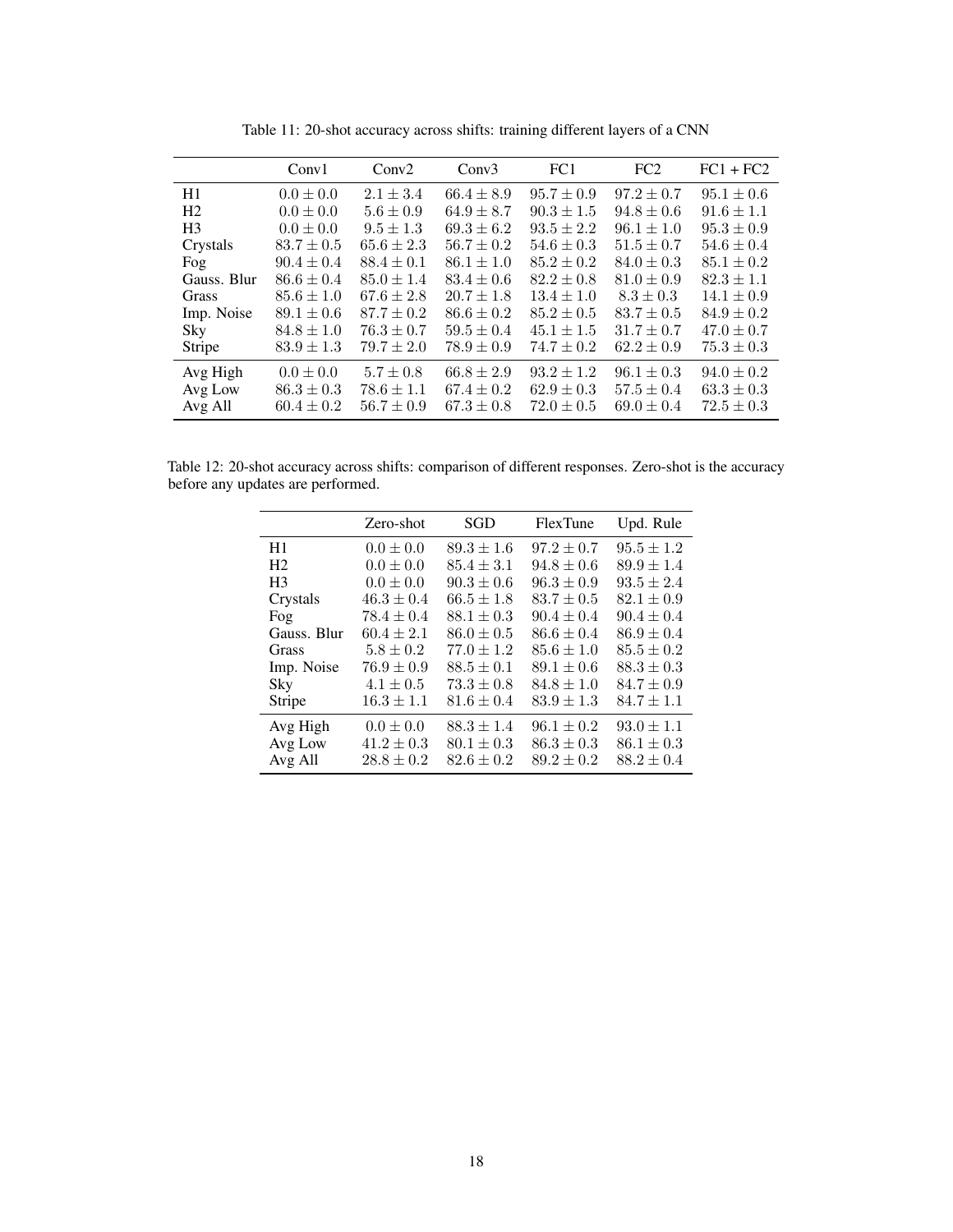|                | Conv1          | Conv2           | Conv3          | FC1            | FC2            | $FC1 + FC2$    |
|----------------|----------------|-----------------|----------------|----------------|----------------|----------------|
| H1             | $0.0 \pm 0.0$  | $25.8 \pm 24.0$ | $83.5 \pm 5.3$ | $97.0 \pm 0.2$ | $97.2 \pm 0.5$ | $95.9 \pm 0.9$ |
| H <sub>2</sub> | $0.0 \pm 0.0$  | $32.8 \pm 4.5$  | $84.4 \pm 1.9$ | $94.8 \pm 0.7$ | $95.2 \pm 0.9$ | $93.5 \pm 1.2$ |
| H <sub>3</sub> | $0.0 \pm 0.0$  | $28.1 \pm 17.4$ | $85.0 \pm 4.7$ | $95.5 \pm 1.9$ | $97.6 \pm 0.5$ | $96.1 \pm 0.6$ |
| Crystals       | $85.2 \pm 0.5$ | $72.9 \pm 1.2$  | $59.3 \pm 0.3$ | $57.8 \pm 0.3$ | $53.1 \pm 0.6$ | $57.8 \pm 0.2$ |
| Fog            | $90.6 \pm 0.2$ | $89.3 \pm 0.1$  | $87.7 \pm 0.2$ | $86.7 \pm 0.2$ | $85.1 \pm 0.3$ | $86.6 \pm 0.2$ |
| Gauss. Blur    | $87.9 \pm 0.5$ | $87.3 \pm 0.3$  | $85.8 \pm 0.4$ | $84.6 \pm 0.2$ | $83.2 \pm 0.6$ | $84.6 \pm 0.2$ |
| <b>Grass</b>   | $87.1 \pm 0.6$ | $75.2 \pm 1.9$  | $29.8 \pm 1.6$ | $19.3 \pm 0.8$ | $9.0 \pm 0.2$  | $19.7 \pm 0.6$ |
| Imp. Noise     | $89.4 \pm 0.3$ | $88.3 \pm 0.2$  | $86.9 \pm 0.3$ | $85.9 \pm 0.3$ | $84.8 \pm 0.2$ | $85.9 \pm 0.2$ |
| Sky            | $86.7 \pm 0.5$ | $80.9 \pm 0.3$  | $66.4 \pm 0.6$ | $54.3 \pm 1.8$ | $38.2 \pm 0.8$ | $56.7 \pm 0.4$ |
| Stripe         | $87.4 \pm 0.3$ | $84.6 \pm 0.7$  | $83.2 \pm 0.5$ | $79.9 \pm 0.9$ | $67.6 \pm 0.8$ | $79.8 \pm 0.8$ |
| Avg High       | $0.0 \pm 0.0$  | $28.9 \pm 12.2$ | $84.3 \pm 3.7$ | $95.8 \pm 0.6$ | $96.7 \pm 0.6$ | $95.2 \pm 0.2$ |
| Avg Low        | $87.8 \pm 0.1$ | $82.6 \pm 0.4$  | $71.3 \pm 0.3$ | $66.9 \pm 0.3$ | $60.1 \pm 0.3$ | $67.3 \pm 0.0$ |
| Avg All        | $61.4 \pm 0.1$ | $66.5 \pm 3.8$  | $75.2 \pm 0.9$ | $75.6 \pm 0.4$ | $71.1 \pm 0.3$ | $75.7 \pm 0.1$ |

Table 13: 50-shot accuracy across shifts: training different layers of a CNN

Table 14: 50-shot accuracy across shifts: comparison of different responses. Zero-shot is the accuracy before any updates are performed.

|                | Zero-shot      | SGD            | <b>FlexTune</b> | Upd. Rule      |
|----------------|----------------|----------------|-----------------|----------------|
| H1             | $0.0 \pm 0.0$  | $93.3 \pm 0.5$ | $97.2 \pm 0.5$  | $96.8 \pm 0.3$ |
| H <sub>2</sub> | $0.0 \pm 0.0$  | $89.9 \pm 0.9$ | $95.2 \pm 0.9$  | $94.4 \pm 0.6$ |
| H <sub>3</sub> | $0.0 \pm 0.0$  | $93.8 \pm 1.4$ | $97.6 \pm 0.5$  | $95.5 \pm 2.0$ |
| Crystals       | $46.3 \pm 0.4$ | $73.2 \pm 0.9$ | $85.2 \pm 0.5$  | $83.5 \pm 0.5$ |
| Fog            | $78.4 \pm 0.4$ | $88.9 \pm 0.3$ | $90.6 \pm 0.2$  | $90.5 \pm 0.3$ |
| Gauss. Blur    | $60.4 \pm 2.1$ | $87.3 \pm 0.4$ | $87.9 \pm 0.5$  | $87.4 \pm 0.3$ |
| Grass          | $5.8 \pm 0.2$  | $81.8 \pm 0.4$ | $87.1 \pm 0.6$  | $86.2 \pm 0.4$ |
| Imp. Noise     | $76.9 \pm 0.9$ | $88.9 \pm 0.2$ | $89.4 \pm 0.3$  | $88.5 \pm 0.5$ |
| Sky            | $4.1 \pm 0.5$  | $79.1 \pm 0.5$ | $86.7 \pm 0.5$  | $86.9 \pm 0.3$ |
| Stripe         | $16.3 \pm 1.1$ | $84.8 \pm 1.3$ | $87.4 \pm 0.3$  | $87.5 \pm 0.4$ |
| Avg High       | $0.0 \pm 0.0$  | $92.3 \pm 0.6$ | $96.7 \pm 0.6$  | $95.6 \pm 0.6$ |
| Avg Low        | $41.2 \pm 0.3$ | $83.4 \pm 0.2$ | $87.8 \pm 0.1$  | $87.2 \pm 0.1$ |
| Avg All        | $28.8 \pm 0.2$ | $86.1 \pm 0.3$ | $90.4 \pm 0.2$  | $89.7 \pm 0.1$ |